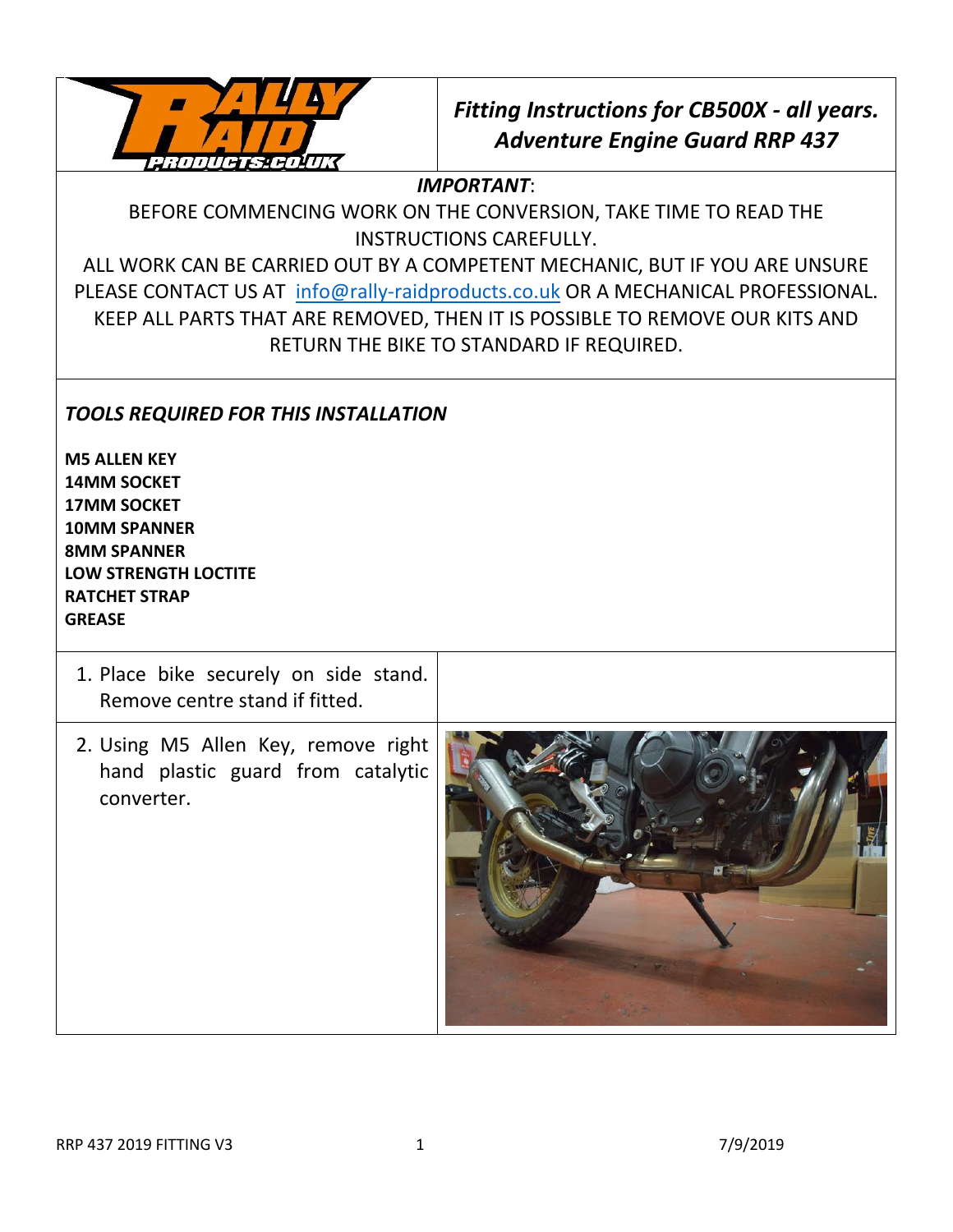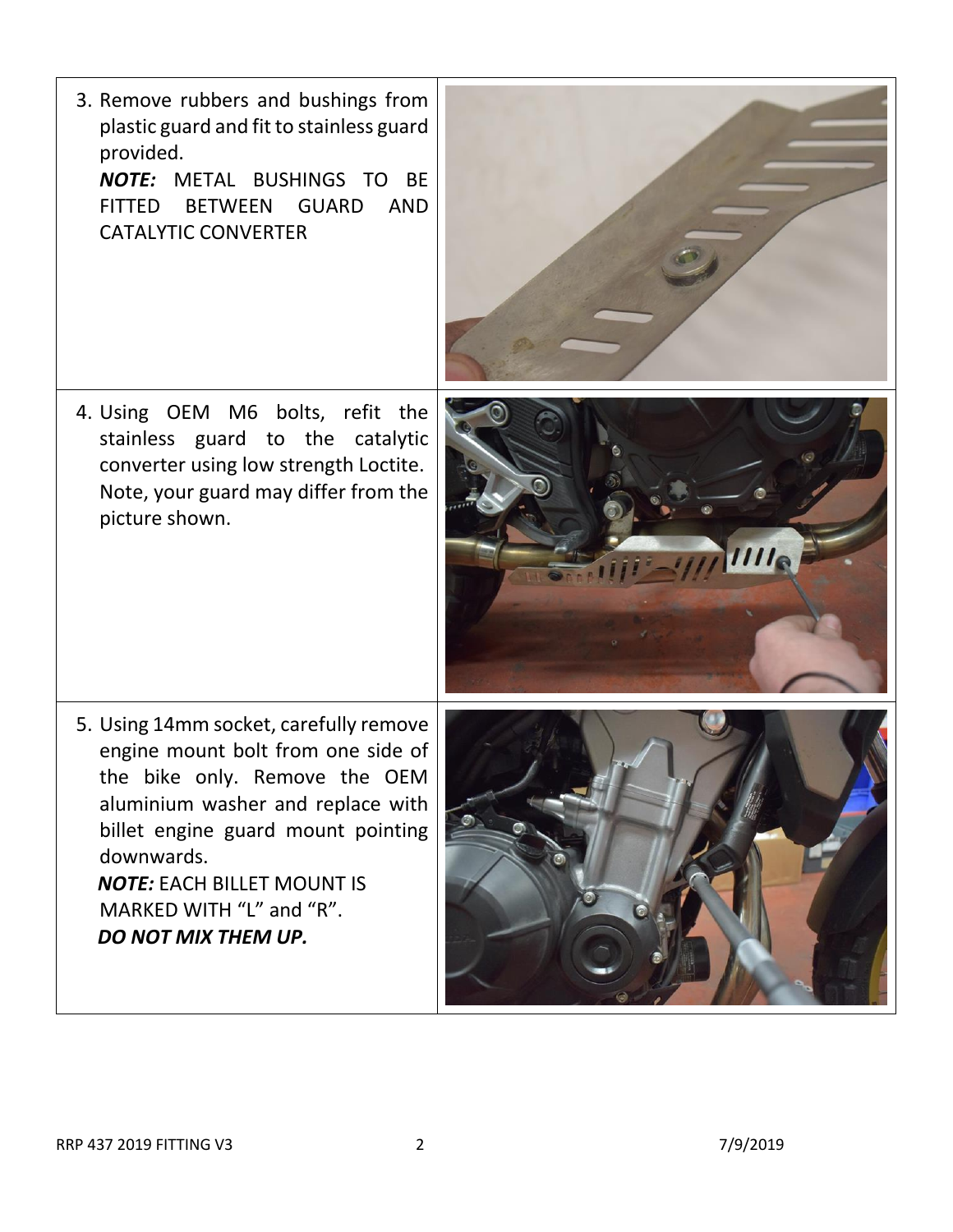6. Apply Loctite and re-insert OEM engine mount bolt through frame and billet mount, taking care not to cross thread the bolt. *NOTE:* DO NOT TIGHTEN FULLY



- 7. Repeat step on other side of bike. *NOTE:* DO NOT TIGHTEN FULLY.
- 8. If you find that the bolt holes in the Engine Guard to not align with the frame, or holes in the engine, this is usually because the frame tubes have "sprung" forward. The easiest way to pull them back in line to attach a small ratchet strap from the rear footrest hanger to the lower frame tube, as shown in picture.
- 9. Lay engine guard under the bike and lift the rear bracket to meet the pivot pin mount as shown.

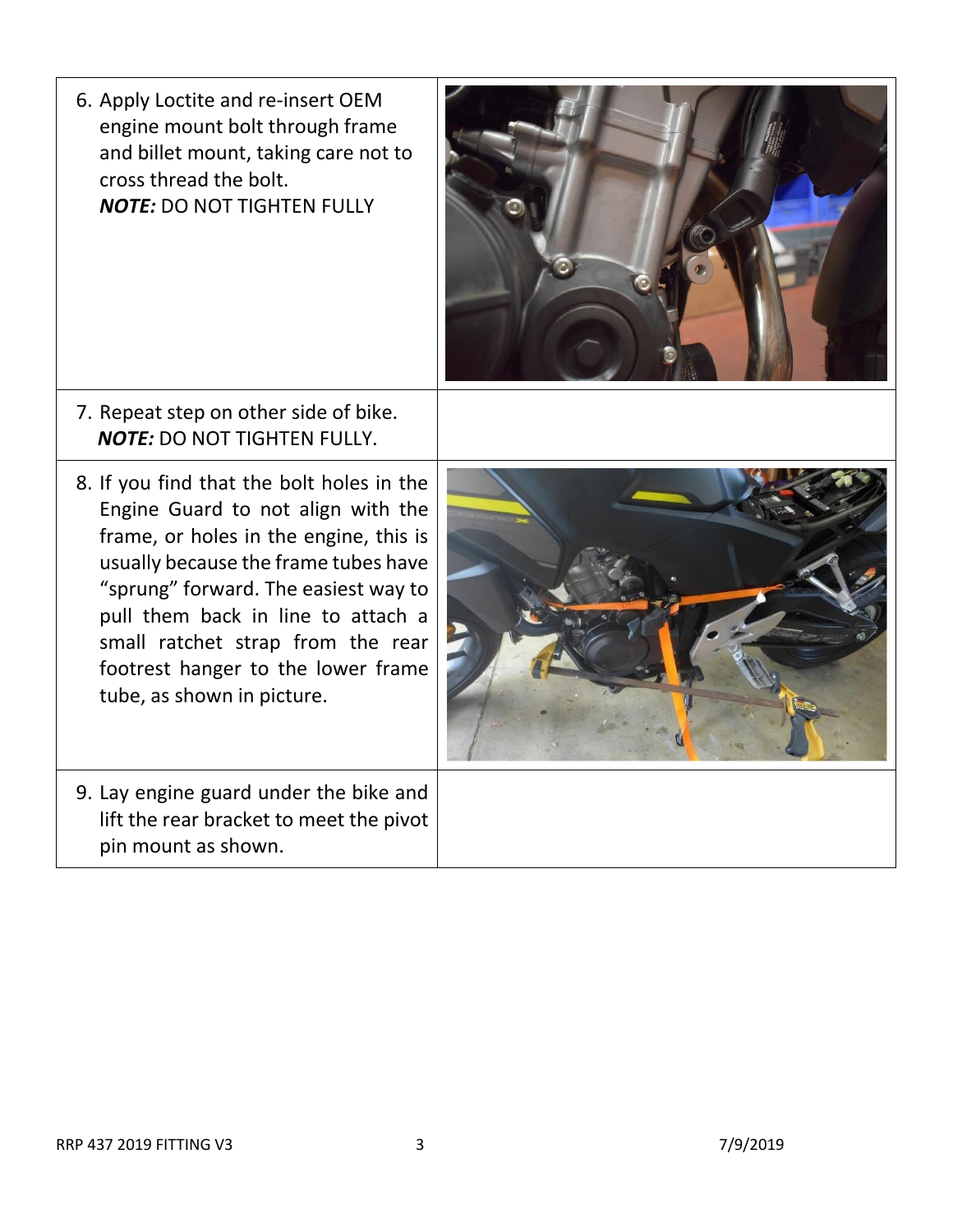| 10. Liberally grease pivot pin and insert<br>from left to right, then secure using<br>M6 x 15, M6 washer and M6 nylon<br>nut provided.<br><b>NOTE: DO NOT TIGHTEN FULLY.</b>                                           |  |
|------------------------------------------------------------------------------------------------------------------------------------------------------------------------------------------------------------------------|--|
| 11. Carefully lift the front of the engine to<br>meet billet mounts, apply Loctite and<br>secure using M10 X 25 bolt and M10<br>washer provided.<br><b>NOTE: DO NOT TIGHTEN FULLY.</b>                                 |  |
| 12. Repeat step on the opposite side of<br>bike<br>NOTE: YOU MAY NEED TO SLIGHTY<br>ROATATE THE BILLET MOUNTS TO<br>ACHIEVE THE BEST FIT. IF YOU<br>CANNOT ROTATE THEM SLIGHTLY<br>LOOSEN THE 14MM OEM ENGINE<br>BOLT. |  |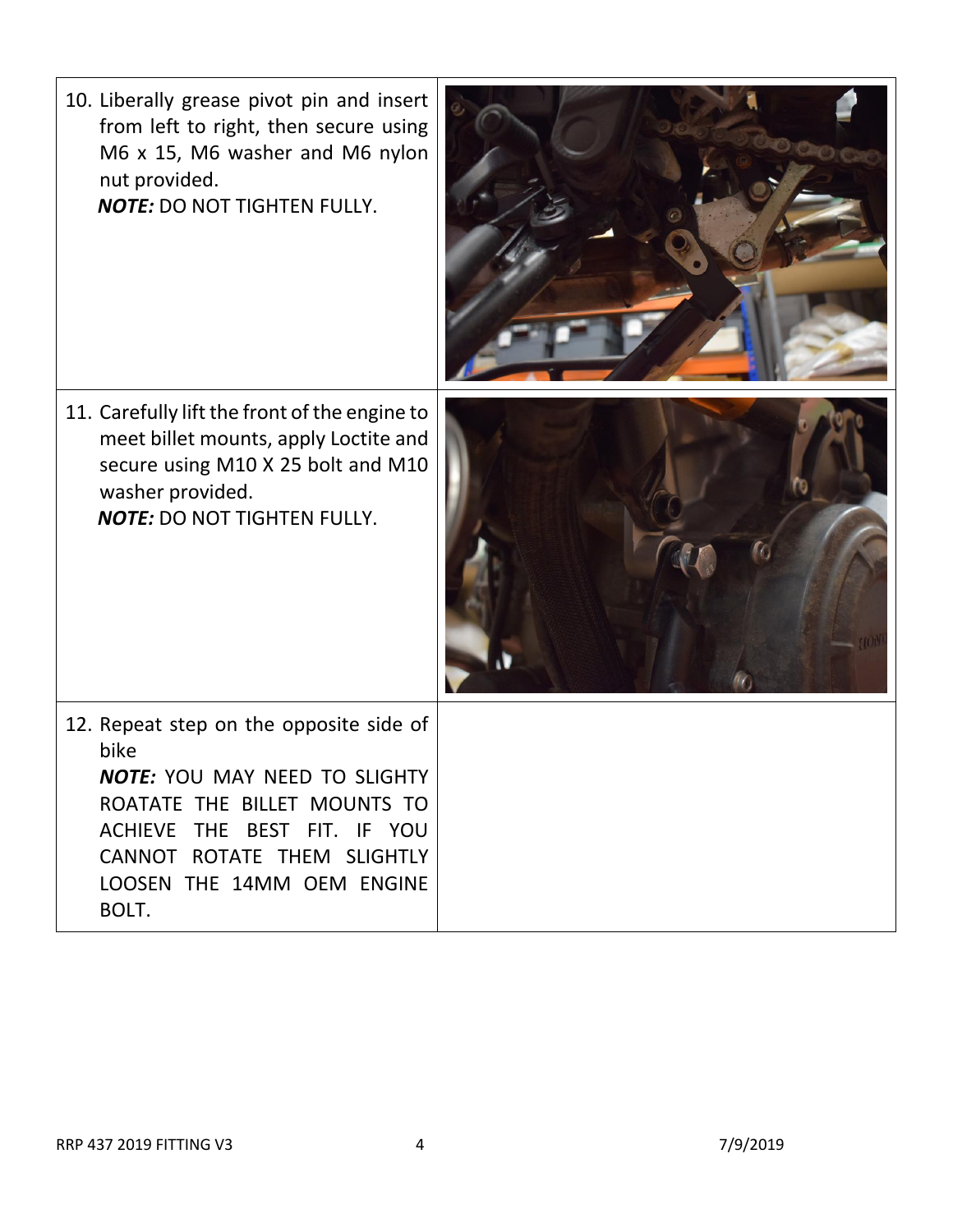13. Once you are happy that everything is aligned, and no bolts are cross threaded, tighten the M10 X 25 bolts used on billet mounts to 35NM on both sides of bike.



- 14. Tighten 14mm OEM Engine mount bolts to 40NM on both sides of bike.
- 15. Fully tighten M6 x 15 pivot pin retaining bolt at the rear of the engine guard.



16. Fit M6 x 15 screw into r/hand lug on front of Engine Guard, with washer and nyloc on inside, leave undone.